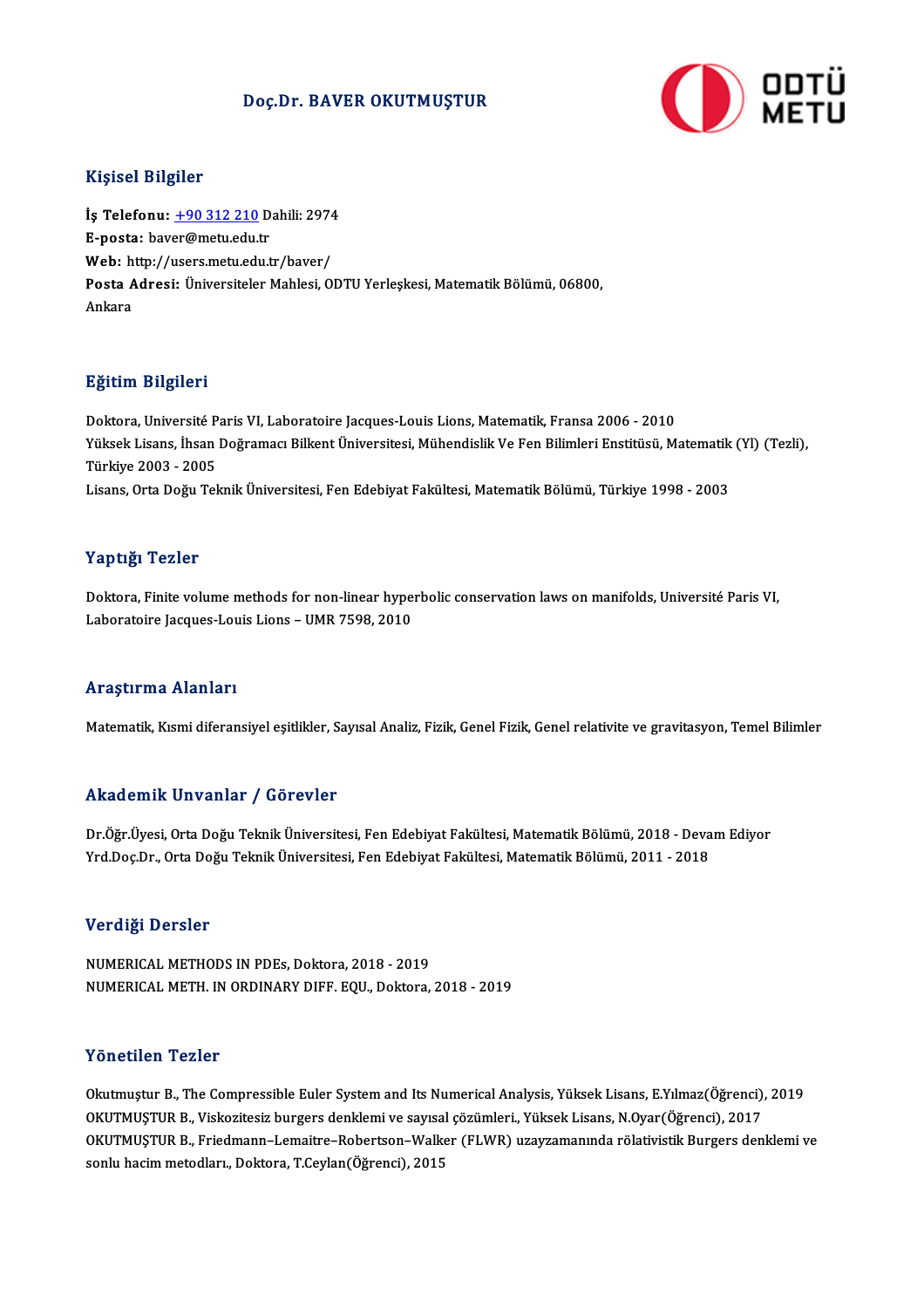## JüriÜyelikleri

Doktora Yeterlik Sınavı, Doktora Yeterlik Sınavı, İstanbul Teknik Üniversitesi, Mayıs, 2021 Tez Savunma (Yüksek Lisans), Tez Savunma (Yüksek Lisans), Orta Doğu Teknik Üniversitesi, Aralık, 2019 Doktora Yeterlik Sınavı, Doktora Yeterlik Sınavı, İstanbul Teknik Üniversitesi, Mayıs, 202<br>Tez Savunma (Yüksek Lisans), Tez Savunma (Yüksek Lisans), Orta Doğu Teknik Üniver:<br>Tez Savunma (Yüksek Lisans), Tez Savunma Jurisi, Tez Savunma (Yüksek Lisans), Tez Savunma (Yüksek Lisans), Orta Doğu Teknik Üniv<br>Tez Savunma (Yüksek Lisans), Tez Savunma Jurisi, Hacettepe Üniversitesi, Şubat, 201<br>Tez Savunma (Yüksek Lisans), Tez Savunma Jurisi, Dicle Üni

# Tez Savunma (Yüksek Lisans), Tez Savunma Jurisi, Dicle Üniversitesi, Temmuz, 2016<br>SCI, SSCI ve AHCI İndekslerine Giren Dergilerde Yayınlanan Makaleler

CI, SSCI ve AHCI İndekslerine Giren Dergilerde Yayınlanan Makaleler<br>I. A Finite Volume Method for the Relativistic Burgers Equation on a FLRW Background Spacetime<br>Caylan T. Laflach B.C. Olaytmustur B BOOT TO THEFT INCREASED INCORN<br>A Finite Volume Method for the Reflock and T., Lefloch P. G. , Okutmuştur B.<br>COMMUNICATIONS IN COMPUTATION A Finite Volume Method for the Relativistic Burgers Equation on a FLRW Background Spacetin<br>Ceylan T., Lefloch P. G. , Okutmuştur B.<br>COMMUNICATIONS IN COMPUTATIONAL PHYSICS, cilt.23, ss.500-519, 2018 (SCI İndekslerine Giren

Ceylan T., Lefloch P. G. , Okutmuştur B.<br>COMMUNICATIONS IN COMPUTATIONAL PHYSICS, cilt.23, ss.500-519, 2018 (SCI İndekslerine Giren Dergi)<br>II. Finite volume approximation of the relativistic Burgers equation on a Schwarzsc COMMUNICATIONS IN COMPUTATIONAL PHYSICS, cilt.23, ss.500-519, 2018 (SCI Indekslerine Giren Dergi)<br>Finite volume approximation of the relativistic Burgers equation on a Schwarzschild-(anti-)de<br>spacetime<br>Ceylan T., Okutmuştu Finite volume approxi<br>spacetime<br>Ceylan T., Okutmuştur B.<br>TURKISH JOURNAL OF M

TURKISH JOURNAL OF MATHEMATICS, cilt.41, ss.1027-1041, 2017 (SCI İndekslerine Giren Dergi)

Ceylan T., Okutmuştur B.<br>I I. Finite Journal. OF MATHEMATICS, cilt.41, ss.1027-1041, 2017 (SCI İndekslerine Giren Dergi)<br>III. Finite volume method for the relativistic burgers model on a (1+1)-Dimensional de sitter spaceti TURKISH JOURNAL OF M<br>Finite volume method<br>Ceylan T., Okutmuştur B.<br>Mathematical and Compu Finite volume method for the relativistic burgers model on a (1+1)-Dimensional de sitte:<br>Ceylan T., Okutmuştur B.<br>Mathematical and Computational Applications, cilt.21, 2016 (SCI Expanded İndekslerine Giren Dergi)<br>RELATIVIS

# Ceylan T., Okutmuştur B.<br>Mathematical and Computational Applications, cilt.21, 2016 (SCI Expanded İndekslerine Giren Dergi)<br>IV. RELATIVISTIC BURGERS EQUATIONS ON CURVED SPACETIMES. DERIVATION AND FINITE VOLUME Mathematical and C<br>RELATIVISTIC BU<br>APPROXIMATION RELATIVISTIC BURGERS EQUATION:<br>APPROXIMATION<br>Lefloch P. G. , Makhlof H., Okutmuştur B.<br>SIAM IQUENAL ON NUMERICAL ANALYS

APPROXIMATION<br>Lefloch P. G. , Makhlof H., Okutmuştur B.<br>SIAM JOURNAL ON NUMERICAL ANALYSIS, cilt.50, ss.2136-2158, 2012 (SCI İndekslerine Giren Dergi)<br>Hunorhalis sansayıyation laws an manifalds. An arrar satimata fan finit Lefloch P. G. , Makhlof H., Okutmuştur B.<br>SIAM JOURNAL ON NUMERICAL ANALYSIS, cilt.50, ss.2136-2158, 2012 (SCI İndekslerine Giren Dergi)<br>V. Hyperbolic conservation laws on manifolds. An error estimate for finite volume sch

SIAM JOURNAL ON NUMERICAL ANAL'<br>Hyperbolic conservation laws on **1**<br>Lefloch P. G. , Okutmustur B., Neves W.<br>ACTA MATHEMATICA SINICA ENCLISE Hyperbolic conservation laws on manifolds. An error estimate for finite volume schemes<br>Lefloch P. G. , Okutmustur B., Neves W.<br>ACTA MATHEMATICA SINICA-ENGLISH SERIES, cilt.25, ss.1041-1066, 2009 (SCI İndekslerine Giren Der

- Lefloch P. G., Okutmustur B., Neves W.<br>ACTA MATHEMATICA SINICA-ENGLISH SERIES, cilt.25, ss.1041-1<br>VI. FINITE VOLUME SCHEMES ON LORENTZIAN MANIFOLDS<br>Amorim B. Lefloch B. E. Okutmustur B. ACTA MATHEMATICA SINICA-ENGLISH<br>FINITE VOLUME SCHEMES ON LORI<br>Amorim P., Lefloch P. E. , Okutmustur B.<br>COMMUNICATIONS IN MATHEMATICAL FINITE VOLUME SCHEMES ON LORENTZIAN MANIFOLDS<br>Amorim P., Lefloch P. E. , Okutmustur B.<br>COMMUNICATIONS IN MATHEMATICAL SCIENCES, cilt.6, ss.1059-1086, 2008 (SCI İndekslerine Giren Dergi)<br>Hunorbalis sonsorustion lause on man Amorim P., Lefloch P. E. , Okutmustur B.<br>COMMUNICATIONS IN MATHEMATICAL SCIENCES, cilt.6, ss.1059-1086, 2008<br>VII. Hyperbolic conservation laws on manifolds with limited regularity<br>Lefloch B. C. Okutmustur B.
- COMMUNICATIONS IN MATH<br>Hyperbolic conservation<br>Lefloch P. G. , Okutmustur B.<br>COMPTES PENDUS MATHEM VII. Hyperbolic conservation laws on manifolds with limited regularity<br>Lefloch P. G., Okutmustur B.<br>COMPTES RENDUS MATHEMATIQUE, cilt.346, ss.539-543, 2008 (SCI İndekslerine Giren Dergi)

## Diğer Dergilerde Yayınlanan Makaleler

I. Reissner-Nordström Uzay-zaman Geometrisinde Burgers modelleri için Şok ve Seyrelme Dalgalarının Yayılımı

Okutmuştur B.

**Yayılımı**<br>Okutmuştur B.<br>Süleyman Demirel Üniversitesi Fen Bilimleri Enstitüsü Dergisi, cilt.22, ss.448-459, 2018 (Hakemli Üniversite Okutmuş<br>Süleyma<br>Dergisi)<br>Hynorb Süleyman Demirel Üniversitesi Fen Bilimleri Enstitüsü Dergisi, cilt.22, ss.448-459, 2018 (Hakemli Üniversite<br>Dergisi)<br>II. Hyperbolic conservation laws on spacetimes. A finite volume scheme based on differential forms<br>Lefle

Dergisi)<br><mark>Hyperbolic conservation</mark><br>Lefloch P. G. , Okutmustur B.<br>Far Fast Journal of Mathama Hyperbolic conservation laws on spacetimes. A finite volume scheme based on differential<br>Lefloch P. G. , Okutmustur B.<br>Far East Journal of Mathematical Sciences, cilt.31, ss.49-83, 2008 (Diğer Kurumların Hakemli Dergileri)

Far East Journal of Mathematical Sciences, cilt.31, ss.49-83, 2008 (Diğer Kurumların Hakemli Dergileri)<br>Kitap & Kitap Bölümleri

Itap & Kitap Bölümleri<br>I. An Introduction to Sobolev Spaces<br>Rickin E. Olatmustur B Piskin E., Okutmuştur<br>An Introduction to Se<br>Pişkin E., Okutmuştur B.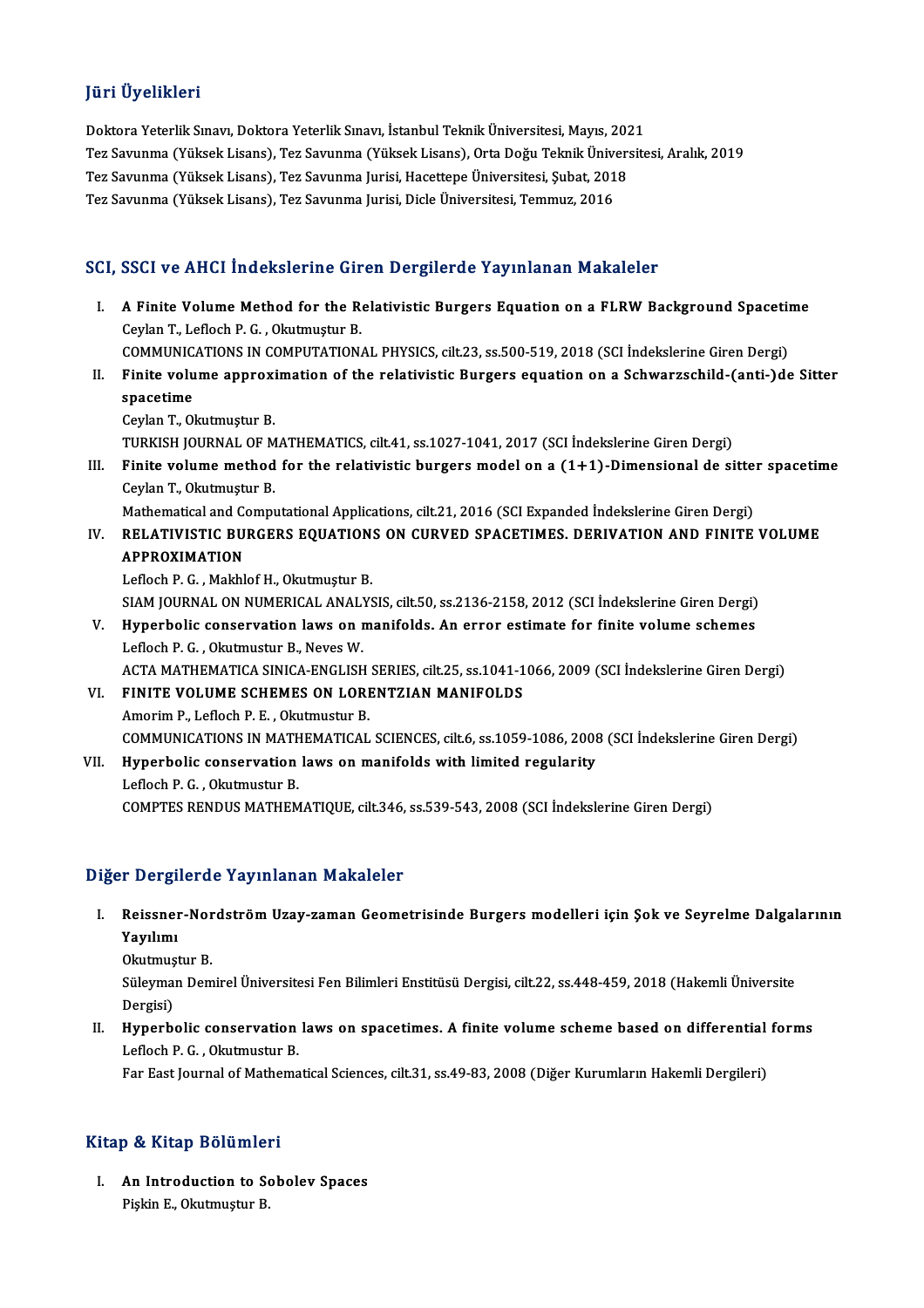Bentham Science Publishers, Sharjah, 2021<br>A Survey on Hilbert Speece and Benne

- II. A Survey on Hilbert Spaces and Reproducing Kernels<br>Okutmustur B. **Bentham Scien<br>A Survey on**<br>Okutmuştur B.<br>Eunstienel Cals FunctionalCalculus,KamalShah,BaverOkutmuştur,Editör, IntechOpen,London, ss.61-77,2020 Okutmuştur B.<br>Functional Calculus, Kamal Shah,Baver Okutmuştur, Editör, Int<br>III. A FIRST COURSE IN ANALYSIS - Introductory Calculus<br>Okutmustur B
- Functional Cale<br>A FIRST COUL<br>Okutmuştur B.<br>Nobel Yaun De A FIRST COURSE IN ANALYSIS -<br>Okutmuştur B.<br>Nobel Yayın Dağıtım, Ankara, 2019<br>Ssalar Conservation Laws

Nobel Yayın Dağıtım, Ankara, 2019

Okutmuştur B.<br>Nobel Yayın Dağıtım, Ankara,<br>IV. Scalar Conservation Laws<br>Okutmustur B.

Scalar Conservation Laws<br>Okutmuştur B.<br>Advanced Computational Fluid Dynamics for Emerging Engineering Processes - Eulerian vs. Lagrangian, Albert S.<br>Kim. Editër, IntechOpen,London, 99.69.92.2019. Okutmuştur B.<br>Advanced Computational Fluid Dynamics for Eme<br>Kim, Editör, IntechOpen, London, ss.69-92, 2019<br>Relativistis Burgers Models on Guryed Basl Advanced Computational Fluid Dynamics for Emerging Engineering Prookim, Editör, IntechOpen, London, ss.69-92, 2019<br>V. Relativistic Burgers Models on Curved Background Geometries<br>Olutmustur P.

Kim, Editör, IntechOpen, London, ss.69-92, 2019<br>V. Relativistic Burgers Models on Curved Background Geometries<br>Okutmuştur B. Relativistic Burgers Models on Curved Background Geometries<br>Okutmuştur B.<br>Finite Difference Methods. Theory and Applications, Ivan Dimov,Istvan Farago,Lubin Vulkov, Editör, Springer-<br>Verleg, Zug, se 270, 277, 2019. Okutmuştur B.<br>Finite Difference Methods. The<br>Verlag , Zug, ss.370-377, 2019<br>Finite Volume Method For Finite Difference Methods. Theory and Applications, Ivan Dimov,Istvan Farago,Lul<br>Verlag , Zug, ss.370-377, 2019<br>VI. Finite Volume Method For Hyperbolic Conservation Laws On Manifolds<br>Obstructur P.

# Verlag , Zug, ss.370-377, 2019<br>Finite Volume Method For Hyperbolic Conservation<br>Okutmuştur B.<br>LAP LAMBERT Academic Publishing, Saarbrücken, 2017 VI. Finite Volume Method For Hyperbolic Conservation Laws On Manifolds

Okutmuştur B.<br>LAP LAMBERT Academic Publishing, Saarbrücken, 2017<br>VII. Reproducing Kernel Hilbert Spaces The Basics Bergman Spaces and Interpolation Problems<br>Olutmustur B. Aurelian C LAP LAMBERT Academic P<br>Reproducing Kernel Hil<br>Okutmuştur B., Aurelian G.<br>LAP Lambart Asadamia Bul Reproducing Kernel Hilbert Spaces The Basics B<br>Okutmuştur B., Aurelian G.<br>LAP Lambert Academic Publishing, Saarbrücken, 2010

# LAP Lambert Academic Publishing, Saarbrucken, 2010<br>Hakemli Kongre / Sempozyum Bildiri Kitaplarında Yer Alan Yayınlar

- akemli Kongre / Sempozyum Bildiri Kitaplarında Yer<br>I. A Survey on Spacetime Geometries and Relativistic Models I. A Survey on Spacetime Geometries and Relativistic Models
	- Okutmuştur B.

4th International Engineering, Science and Education Conferences (INESEC), Diyarbakır, Türkiye, 6 - 09 Kasım<br>2019. ss.41 4th International Engineering, Science and Education Conferences (INESEC), Diyarbakır, Türkiye, 6<br>2019, ss.41<br>II. Reisnerr-Nordstrom Spacetime Geometry: Derivation of the Euler and Burgers Models<br>Olutmustur P

2019, ss.41<br>Reisnerr-Nor<br>Okutmuştur B.<br>16th Internatie Reisnerr-Nordstrom Spacetime Geometry: Derivation of the Euler and Burgel<br>Okutmuştur B.<br>16th International Geometry Symposium, Manisa, Türkiye, 4 - 07 Temmuz 2018, ss.149<br>Relativistic Burgers Models on Guryed Beskspound Ge

16th International Geometry Symposium, Manisa, Türkiye, 4 - 07 Temmuz 2018, ss.149

# Okutmuştur B.<br>16th International Geometry Symposium, Manisa, Türkiye, 4 - 07 Temmi<br>III. Relativistic Burgers Models on Curved Background Geometries<br>Okutmustur B.

International Conference on Finite Difference Methods, Bulgaristan, 11 - 16 Haziran 2018, cilt.11386, ss.370-377

Okutmuştur B.<br>International Conference on Finite Difference Methods, Bulgaristan, 11 - 16 Haziran 2018, cilt.11386, ss.370-<br>IV. Analysis of Burgers Model on Reisnerr-Nordstrom Spacetime by Finite Volume Approximations<br>Obvi International C<br>**Analysis of B**<br>Okutmuştur B.<br>Sovonth Confo Analysis of Burgers Model on Reisnerr-Nordstrom Spacetime by Finite Volume Approximations<br>Okutmuştur B.<br>Seventh Conference on Finite Difference Methods: Theory and Applications, Burgas, Bulgaristan, 11 - 16 Haziran<br>2018.es

Okutmuştur B.<br>Seventh Conference on Finite Difference Methods: Theory and Applications, Burgas, Bulgaristan, 11 - 16 Haziran<br>2018, ss.36

# V. Propagation of shock and rarefaction waves for the relativistic Burgers models on Reisnerr-2018, ss.36<br>Propagation of shock<br>Nordstrom spacetime.<br>Okutmustur B Propagation<br>Nordstrom sp<br>Okutmuştur B.<br><sup>III</sup> Internation

Nordstrom spacetime.<br>Okutmuştur B.<br>III. International Conference on Symmetries, Differential Equations and Applications (SDEA-III), İstanbul, Türkiye, 0kutmuştur B.<br>III. International Conference<br>14 - 17 Ağustos 2017, ss.38<br>Numerical Analysis of Be III. International Conference on Symmetries, Differential Equations and Applicat<br>14 - 17 Ağustos 2017, ss.38<br>VI. Numerical Analysis of Relativistic Burgers Model on FLRW Spacetime.<br>Obviously B

# 14 - 17 Ağusto<br>Numerical Ar<br>Okutmuştur B.<br>III Internation

Numerical Analysis of Relativistic Burgers Model on FLRW Spacetime.<br>Okutmuştur B.<br>III. International Conference on Symmetries, Differential Equations and Applications (SDEA-III), İstanbul, Türkiye,<br>14. 17 Temmur 2017, es <sup></sup> Okutmuştur B.<br>III. International Conference<br>14 - 17 Temmuz 2017, ss.32<br>Analygia of the Belativisti III. International Conference on Symmetries, Differential Equations and Applic:<br>14 - 17 Temmuz 2017, ss.32<br>VII. Analysis of the Relativistic Burgers models on spacetime geometries<br>Qlattmustur B

14 - 17 Temmu<br>Analysis of the<br>Okutmuştur B.<br>International C Okutmuştur B.<br>International Conference on Hyperbolic Problems Theory, Numerics, Applications, Aachen, Almanya, 1 - 05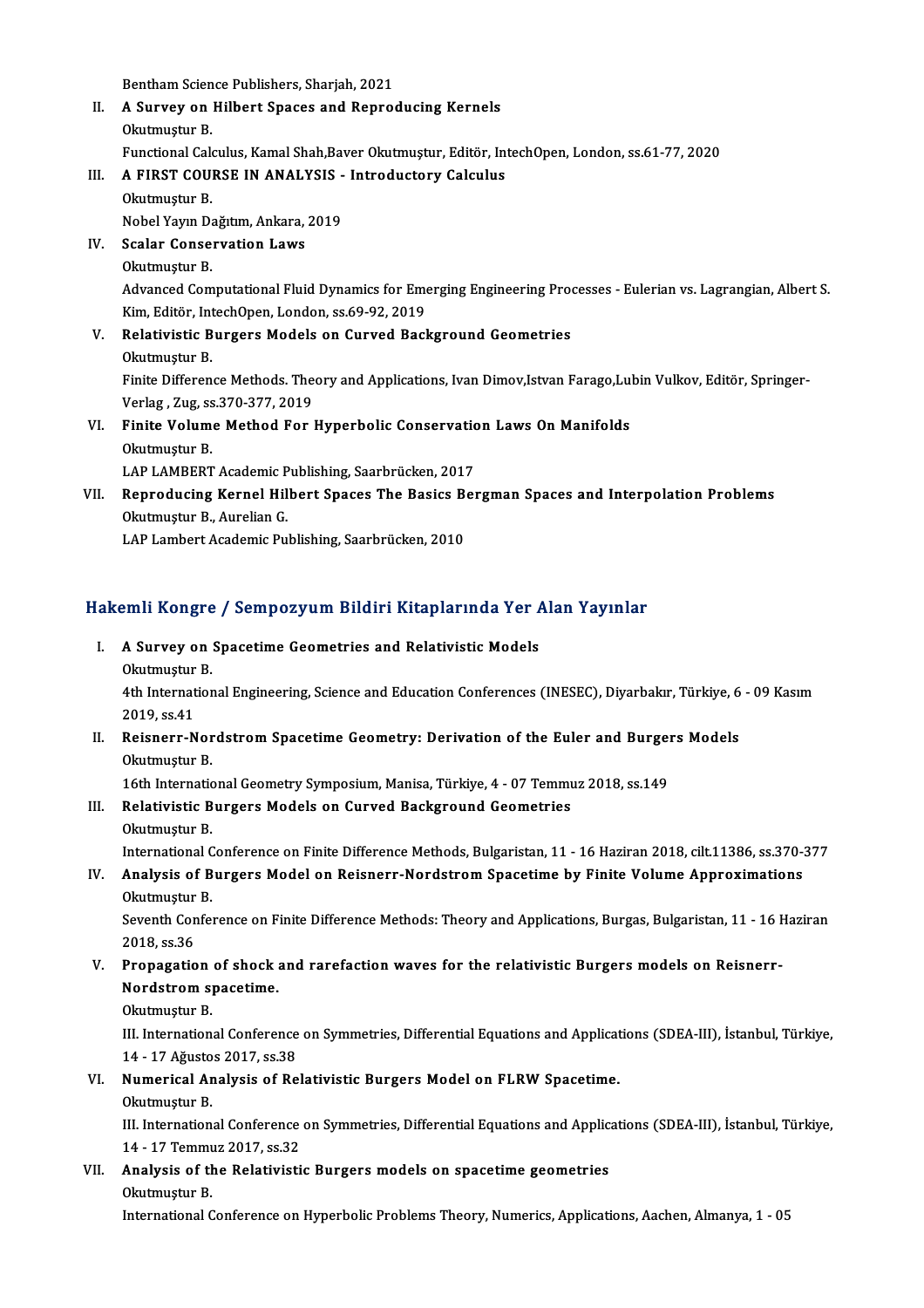Ağustos 2016, ss.88-89<br>Shock and Parafactic

## VIII. Shock and Rarefaction Waves for Burgers Models on Spacetime Geometries Comparison and<br>Analysis Ağustos 2<br>Shock an<br>Analysis Okutmuştur B. Analysis<br>Okutmuştur B.<br>2nd International Conference on Analysis and Its Application, Kırşehir, Türkiye, 12 - 15 Temmuz 2016, ss.73<br>1.1 Boyutlu De Sitter ve Anti De Sitter Ugay Zamanlarında Burgers Modellerinin Teorik ve Nu

Okutmuştur B.<br>2nd International Conference on Analysis and Its Application, Kırşehir, Türkiye, 12 - 15 Temmuz 2016, ss.73<br>IX. 1 1 Boyutlu De Sitter ve Anti De Sitter Uzay Zamanlarnda Burgers Modellerinin Teorik ve Nume 2nd Internation<br>1 1 Boyutlu<br>incelenmesi<br>Olatmustur <sup>p</sup> 1 1 Boyutlu I<br>incelenmesi<br>Okutmuştur B.<br><sup>11 Ankora Ma</sup> incelenmesi<br>Okutmuştur B.<br>11. Ankara Matematik Günleri Sempozyomu, Ankara, Türkiye, 26 - 27 Mayıs 2016, ss.38

# Okutmuştur B.<br>11. Ankara Matematik Günleri Sempozyomu, Ankara, Türkiye, 26 - 27 Mayıs 2016, ss.38<br>X. Derivation and Finite Volume Approximation of the Relativistic Burgers Equation on a De Sitter<br>Recksround 11. Ankara Ma<br>Derivation a:<br>Background<br><sup>Olatmustur P</sup> **Derivation and Finite<br>Background<br>Okutmuştur B., Ceylan T.<br>ENUMATH 2015, Ankara** Background<br>Okutmuştur B., Ceylan T.<br>ENUMATH 2015, Ankara, Türkiye, 14 - 18 Eylül 2015, ss.156

- Okutmuştur B., Ceylan T.<br>ENUMATH 2015, Ankara, Türkiye, 14 18 Eylül 2015, ss.156<br>XI. Kivrimli Uzay zamanlarda Rölativistik Burgers Denklemleri<br>Okutmustur B ENUMATH 201<br>**Kivrimli Uzay**<br>Okutmuştur B.<br><sup>10. Ankara Ma</sup>
	-

Kivrimli Uzay zamanlarda Rölativistik Burgers Denklemleri<br>Okutmuştur B.<br>10. Ankara Matematik Günleri, ODTU, Ankara, Ankara, Türkiye, 11 - 12 Haziran 2015, ss.10<br>Deniyation of the nelativistic Bungers equation on a de Sitte

# Okutmuştur B.<br>10. Ankara Matematik Günleri, ODTU, Ankara, Ankara, Türkiye, 11 - 12 Haziran 201<br>XII. Derivation of the relativistic Burgers equation on a de Sitter background<br>0. Okutmustur B., Ceylan T. 10. Ankara Matematik Gi<br>Derivation of the rela<br>Okutmuştur B., Ceylan T.<br>Pressedings of 10th Inte

Derivation of the relativistic Burgers equation on a de Sitter background<br>Okutmuştur B., Ceylan T.<br>Proccedings of 19th International Conference on Applied Mathematics, Mathematics and Computers in Science and<br>Engineering S Okutmuştur B., Ceylan T.<br>Proccedings of 19th International Conference on Applied Mathematics, Ma<br>Engineering Series, İstanbul, Türkiye, 15 - 17 Aralık 2014, cilt.38, ss.41-47<br>Peniyation and numeriasl study of relativistic Proccedings of 19th International Conference on Applied Mathematics, Mathematics and Computers<br>Engineering Series, Istanbul, Türkiye, 15 - 17 Aralık 2014, cilt.38, ss.41-47<br>XIII. Derivation and numerical study of relativis

# Engineering Series, İstanbul, Türkiye, 15 - 17 Aralık 2014, cilt.38, ss.41-47<br>Derivation and numerical study of relativistic Burgers equations on a curved spacetime<br>Lefloch P., Hasan M., Okutmuştur B. Derivation and numerical study of relativistic Burgers equations on a curved spacetime<br>Lefloch P., Hasan M., Okutmuştur B.<br>WONAPDE 2013 - Fourth Chilean Workshop on Numerical Analysis of Partial Differential Equations, Con

Lefloch P., Hasan M., Okutmuşt<br>WONAPDE 2013 - Fourth Chile<br>Şili, 14 - 18 Eylül 2013, ss.180<br>Burgers equations dependi

# WONAPDE 2013 - Fourth Chilean Workshop on Numerical Analysis<br>
\$ili, 14 - 18 Eylül 2013, ss.180<br>
XIV. Burgers equations depending on the background geometry<br>
Olatmustur B Sili, 14 - 18 Eyl<br>Burgers equa<br>Okutmuştur B.<br>UMS2012 - 26

#### Okutmuştur B.

UMS2013 - 26. Ulusal Matematik Sempozyumu. Dicle Universitesi, Diyarbakir., Diyarbakır, Türkiye, 4 - 07 Eylül<br>2013 UMS2013 - 26. Ulusal Matematik Sempozyumu. Dicle Universitesi, Diyarbakir., Diyarbakır, Türkiye, 4 - 07 Eylül<br>2013<br>XV. Derivation and numerical study of relativistic Burgers equations posed on Schwarzschild spacetime<br>O

# 2013<br>Derivation ar<br>Okutmuştur B.<br>ICAAM 2012. E Derivation and numerical study of relativistic Burgers equations posed on Schwarzschild spacetim<br>Okutmuştur B.<br>ICAAM 2012, First International Conference on Analysis and Applied Mathematics, Gümüşhane, Türkiye, 18 - 21<br>Fli

Okutmuştur B.<br>ICAAM 2012, First International Conference on Analysis and Applied Mathematics, Gümüşhane, Türkiye, 18 - 21 Ekim 2012, ss 45

# XVI. Relativistic Burgers equations on a curved spacetime

Relativistic Burgers equations on a curved spacetime<br>Okutmuştur B.<br>14th International Conference on Hyperbolic Problems: Theory, Numerics, Applications, Padua, İtalya, 25 - 29<br>Harinan 2012, 28.93 Okutmuştur B.<br>14th International Co<br>Haziran 2012, ss.92<br>The relativiatio vo 14th International Conference on Hyperbolic Prob<br>Haziran 2012, ss.92<br>XVII. The relativistic version of Burgers equation<br>OVITMISTID B

# Haziran 2012, ss.<br>The relativistic<br>OKUTMUŞTUR B.<br>Congress of CAN!

The relativistic version of Burgers equation<br>OKUTMUŞTUR B.<br>Congress of CANUM, 40e Congress of Numerical Analysis, (CANUM 2010), Carcans-Maubuisson, Gironde, Fransa,<br>21 Mayıs, .04 Haziran 2010 OKUTMUŞTUR B.<br>Congress of CANUM, 40e Col<br>31 Mayıs - 04 Haziran 2010<br>Convergence of finite vol Congress of CANUM, 40e Congress of Numerical Analysis, (CANUM 2010), Carcans-Maubuisson, Gir<br>31 Mayıs - 04 Haziran 2010<br>XVIII. Convergence of finite volume schemes for hyperbolic conservation laws on spacetimes

# 31 Mayıs - 04 I<br>Convergence<br>Okutmuştur B.<br>Computational Convergence of finite volume schemes for hyperbolic conservation laws on spacetimes<br>Okutmuştur B.<br>Computational Methods and Function Theory (CMFT), Ankara, Türkiye, 8 - 12 Haziran 2009, ss.46<br>Convergence de schémes volumes

# Okutmuştur B.<br>Computational Methods and Function Theory (CMFT), Ankara, Türkiye, 8 - 12 Haziran 2009, ss.46<br>XIX. Convergence de schémas volumes finis pour les lois de conservation hyperboliques posées sur un<br>espass tem Computational Methods and Function Theory (CMFT), Ankara, Türkiye, 8 - 12 Haziran 2009, ss.46<br>Convergence de schémas volumes finis pour les lois de conservation hyperboliques po<br>espace temps Convergence de schémas<br>espace temps<br>OKUTMUŞTUR B., Philippe L.<br>Congress of SMAL 4th Bionn

OKUTMUȘTUR B., Philippe L.

Congress of SMAI, 4th Biennial French Applied and Industrial Mathematics,, Alpes-Maritimes, Fransa, 25 - 29 Mayıs<br>2009 Congress of SMAI, 4th Biennial French Applied and Industrial Mathematics,, Alpes-Maritimes, Fransa, 25 - 29<br>2009<br>XX. Lois de conservation hyperboliques sur les variétés une estimation d error pour le schema de<br>relume fini

# 2009<br>Lois de con<br>volume fini<br>ovurmustu Lois de conservation hyperboliqu<br>volume fini<br>OKUTMUŞTUR B., LeFloch P., Neves W.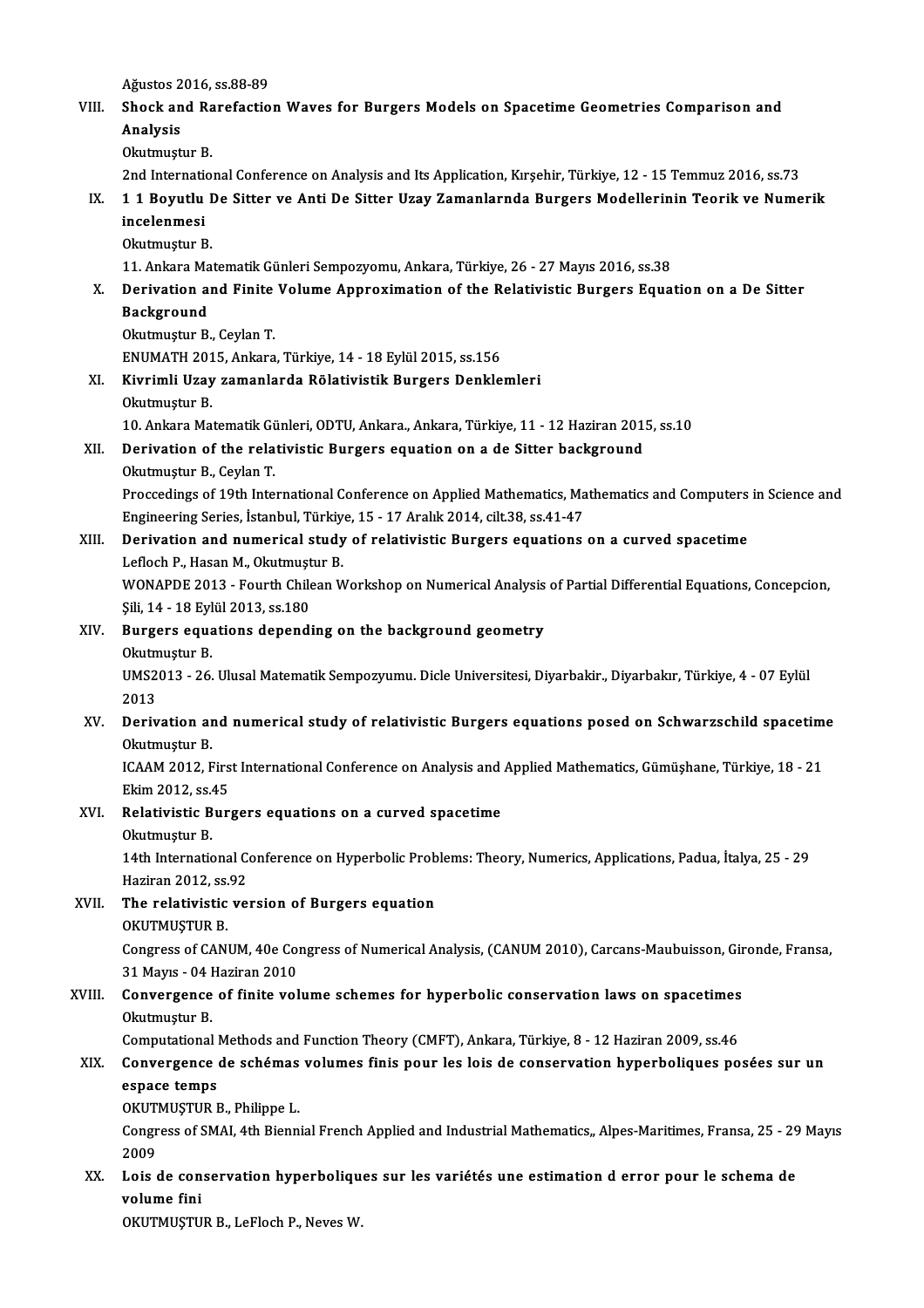Congress of CANUM, 39th Congress of Numerical Analysis (CANUM 2008), Vendée, Fransa, 26 - 30 Mayıs 2008<br>Convergence de la méthode des volumes finis nous les leis de concervation hyperbolisues sur des

Congress of CANUM, 39th Congress of Numerical Analysis (CANUM 2008), Vendée, Fransa, 26 - 30 Mayıs 2008<br>XXI. Convergence de la méthode des volumes finis pour les lois de conservation hyperboliques sur des<br>veniétée Lege Congress of CANUM, 39th<br>Convergence de la méth<br>variétés Lorentziennes<br>Paule A. Philippe L. OKUT Convergence de la méthode des volumes finis pour les lois de conservation hyperboliques sur des<br>variétés Lorentziennes<br>Paulo A., Philippe L., OKUTMUSTUR B.

Congress of SMAI, 3rd Congress of Applied and Industrial Mathematics, Praz sur Arly, Fransa, 4 - 08 Haziran 2007

#### Desteklenen Projeler

OKUTMUSTUR B., Yükseköğretim Kurumları Destekli Proje, Reissner-Nordström Uzay-zaman Geometrisinde Burgers Modellerinin Analizi, 2018 - 2020 OKUTMUŞTUR B., Yükseköğretim Kurumları Destekli Proje, Reissner-Nordström Uzay-zaman Geometrisinde Burge<br>Modellerinin Analizi, 2018 - 2020<br>OKUTMUŞTUR B., Yükseköğretim Kurumları Destekli Proje, "Schwarzschild-de Sitter" uz

Modellerinin Analizi, 2018 - 2020<br>OKUTMUŞTUR B., Yükseköğretim Kurumları Destekli Proje, "Schwarzschild-de Sitter" uzay-zamanında Ro¨lati<br>Burgers denklem modelinin sonlu hacim yo¨ntemleriyle teorik ve nu¨merik olarak incel OKUTMUŞTUR B., Yükseköğretim Kurumları Destekli Proje, "Schwarzschild-de Sitter" uzay-zamanında Ro¨lativistik<br>Burgers denklem modelinin sonlu hacim yo¨ntemleriyle teorik ve nu¨merik olarak incelenmesi, 2016 - 2016<br>OKUTMUŞT Burgers denklem modelinin sonlu hacim yoʻ'ntemleriyle teorik ve nu'merik olarak incelenmesi, 2016 - 2016<br>OKUTMUŞTUR B., Yükseköğretim Kurumları Destekli Proje, Yapay sinir ağlarının karmaşık dinamik davranışl<br>2016 OKUTMUŞTUR B., Yükseköğretim Kurumları Destekli Proje, Yapay sinir ağlarının karmaşık dinamik davranışları, 2015 -<br>2016<br>OKUTMUŞTUR B., Ceylan T., Uzunca M., Yükseköğretim Kurumları Destekli Proje, FLRW uzay zamaninda Rölat

OKUTMUŞTUR B., Ceylan T., Uzunca M., Yükseköğretim Kurumları Destekli Proje, FLRW uzay zamaninda Rölativist

### Bilimsel Dergilerdeki Faaliyetler

Turkish Journal of Mathematics, Özel Sayı Editörü, 2016 - 2016

#### Bilimsel Hakemlikler

The Aligarh Bulletin of Mathematics, Diğer İndekslerce Taranan Dergi, Eylül 2020 HACETTEPE JOURNAL OF MATHEMATICS AND STATISTICS, SCI-E Kapsamındaki Dergi, Haziran 2020 The Aligarh Bulletin of Mathematics, Diğer İndekslerce Taranan Dergi, Eylül 2020<br>HACETTEPE JOURNAL OF MATHEMATICS AND STATISTICS, SCI-E Kapsamındaki Dergi, Haziran 202<br>HACETTEPE JOURNAL OF MATHEMATICS AND STATISTICS, SCI-E HACETTEPE JOURNAL OF MATHEMATICS AND STATISTICS, SCI-E Kapsamındaki<br>HACETTEPE JOURNAL OF MATHEMATICS AND STATISTICS, SCI-E Kapsamındaki<br>Konuralp Journal of Mathematics, Diğer İndekslerce Taranan Dergi, Şubat 2020<br>POLETIM S HACETTEPE JOURNAL OF MATHEMATICS AND STATISTICS, SCI-E Kapsamındaki Dergi, Mayıs 20<br>Konuralp Journal of Mathematics, Diğer İndekslerce Taranan Dergi, Şubat 2020<br>BOLETIM SOCIEDADE PARANAENSE DE MATEMATICA, SCI-E Kapsamındak Konuralp Journal of Mathematics, Diğer İndekslerce Taranan Dergi, Şubat 2020<br>BOLETIM SOCIEDADE PARANAENSE DE MATEMATICA, SCI-E Kapsamındaki Dergi, Şubat 2020<br>Journal of New Results in Science, Diğer İndekslerce Taranan Der Journal of New Results in Science, Diğer İndekslerce Taranan Dergi, Aralık 2019 Journal of New Results in Science, Diğer İndekslerce Taranan Dergi, Aralık 2019<br>Middle East Journal of Science, Diğer İndekslerce Taranan Dergi, Eylül 2019<br>SIGMA JOURNAL OF ENGINEERING AND NATURAL SCIENCES-SIGMA MUHENDISLI Kapsamındaki Dergi, Eylül 2019<br>HACETTEPE JOURNAL OF MATHEMATICS AND STATISTICS, SCI-E Kapsamındaki Dergi, Temmuz 2019 SIGMA JOURNAL OF ENGINEERING AND NATURAL SCIENCES-SIGMA MUHENDISLIK VE FEN BILIMLEI<br>Kapsamındaki Dergi, Eylül 2019<br>HACETTEPE JOURNAL OF MATHEMATICS AND STATISTICS, SCI-E Kapsamındaki Dergi, Temmuz 2019<br>Vükseköğretim Kunuml Yükseköğretim Kurumları Destekli Proje, BAP Araştırma Projesi, Orta Doğu Teknik Üniversitesi, Türkiye, Haziran 2019 HACETTEPE JOURNAL OF MATHEMATICS AND STATISTICS, SCI-E Kapsamındaki Dergi, Temmuz 2019<br>Yükseköğretim Kurumları Destekli Proje, BAP Araştırma Projesi, Orta Doğu Teknik Üniversitesi, Türkiye, Haziran 201<br>Yükseköğretim Kuruml Yükseköğretim Kurumları Destekli Proje, BAP Araştırma Projesi, Orta Doğu Teknik Üniversitesi, Türkiye, Haziran 201<br>Yükseköğretim Kurumları Destekli Proje, BAP Araştırma Projesi, Orta Doğu Teknik Üniversitesi, Türkiye, Mayı Yükseköğretim Kurumları Destekli Proje, BAP Araştırma Projesi, Orta Doğu To<br>Yükseköğretim Kurumları Destekli Proje, BAP Araştırma Projesi, Orta Doğu To<br>Middle East Journal of Science, Diğer İndekslerce Taranan Dergi, Nisan Yükseköğretim Kurumları Destekli Proje, BAP Araştırma Projesi, Orta Doğu Teknik Ünive:<br>Middle East Journal of Science, Diğer İndekslerce Taranan Dergi, Nisan 2019<br>JOURNAL OF TAIBAH UNIVERSITY FOR SCIENCE, SCI-E Kapsamındak Middle East Journal of Science, Diğer İndekslerce Taranan Dergi, Nisan 2019<br>JOURNAL OF TAIBAH UNIVERSITY FOR SCIENCE, SCI-E Kapsamındaki Dergi, Nisa<br>Punjab University Journal of Mathematics, ESCI Kapsamındaki Dergi, Ocak 2 JOURNAL OF TAIBAH UNIVERSITY FOR SCIENCE, SCI-E Kapsamındaki Dergi, Nisan 2019<br>Punjab University Journal of Mathematics, ESCI Kapsamındaki Dergi, Ocak 2019<br>MATHEMATICAL METHODS IN THE APPLIED SCIENCES, SCI-E Kapsamındaki D Punjab University Journal of Mathematics, ESCI Kapsamındaki Dergi, Ocak 2019<br>MATHEMATICAL METHODS IN THE APPLIED SCIENCES, SCI-E Kapsamındaki Dergi, Kasım 2018<br>Journal Of Mathematical Physics, SCI Kapsamındaki Dergi, Kasım MATHEMATICAL METHODS IN THE APPLIED SCIENCES, SCI-E Kapsamındaki Dergi, Kasım 2018<br>Journal Of Mathematical Physics, SCI Kapsamındaki Dergi, Kasım 2018<br>Fundamental Journal of Mathematics and Applications, Diğer İndekslerce MATHEMATICAL METHODS IN THE APPLIED SCIENCES, SCI-E Kapsamındaki Dergi, Ekim 2018 Fundamental Journal of Mathematics and Applications, Diğer İndekslerce Taranan Dergi, Kasım 2<br>MATHEMATICAL METHODS IN THE APPLIED SCIENCES, SCI-E Kapsamındaki Dergi, Ekim 2018<br>Computer Methods in Applied Mechanics and Engi MATHEMATICAL METHODS IN THE APPLIED SCIENCES, SCI-E Kapsamında<br>Computer Methods in Applied Mechanics and Engineering, SCI Kapsamında<br>Journal of Physics Communications, ESCI Kapsamındaki Dergi, Mayıs 2018<br>Journal of Physics Computer Methods in Applied Mechanics and Engineering, SCI Kapsamındaki Dergi<br>Journal of Physics Communications, ESCI Kapsamındaki Dergi, Mayıs 2018<br>Journal of Physics Communications, Diğer İndekslerce Taranan Dergi, Aralı Journal of Physics Communications, ESCI Kapsamındaki Dergi, Mayıs 2018<br>Journal of Physics Communications, Diğer İndekslerce Taranan Dergi, Aralı<br>SIAM Journal on Numerical Analysis, SCI Kapsamındaki Dergi, Mayıs 2017<br>Numeri Journal of Physics Communications, Diğer İndekslerce Tarana<br>SIAM Journal on Numerical Analysis, SCI Kapsamındaki Dergi,<br>Numerische Mathematik, SCI Kapsamındaki Dergi, Nisan 2017